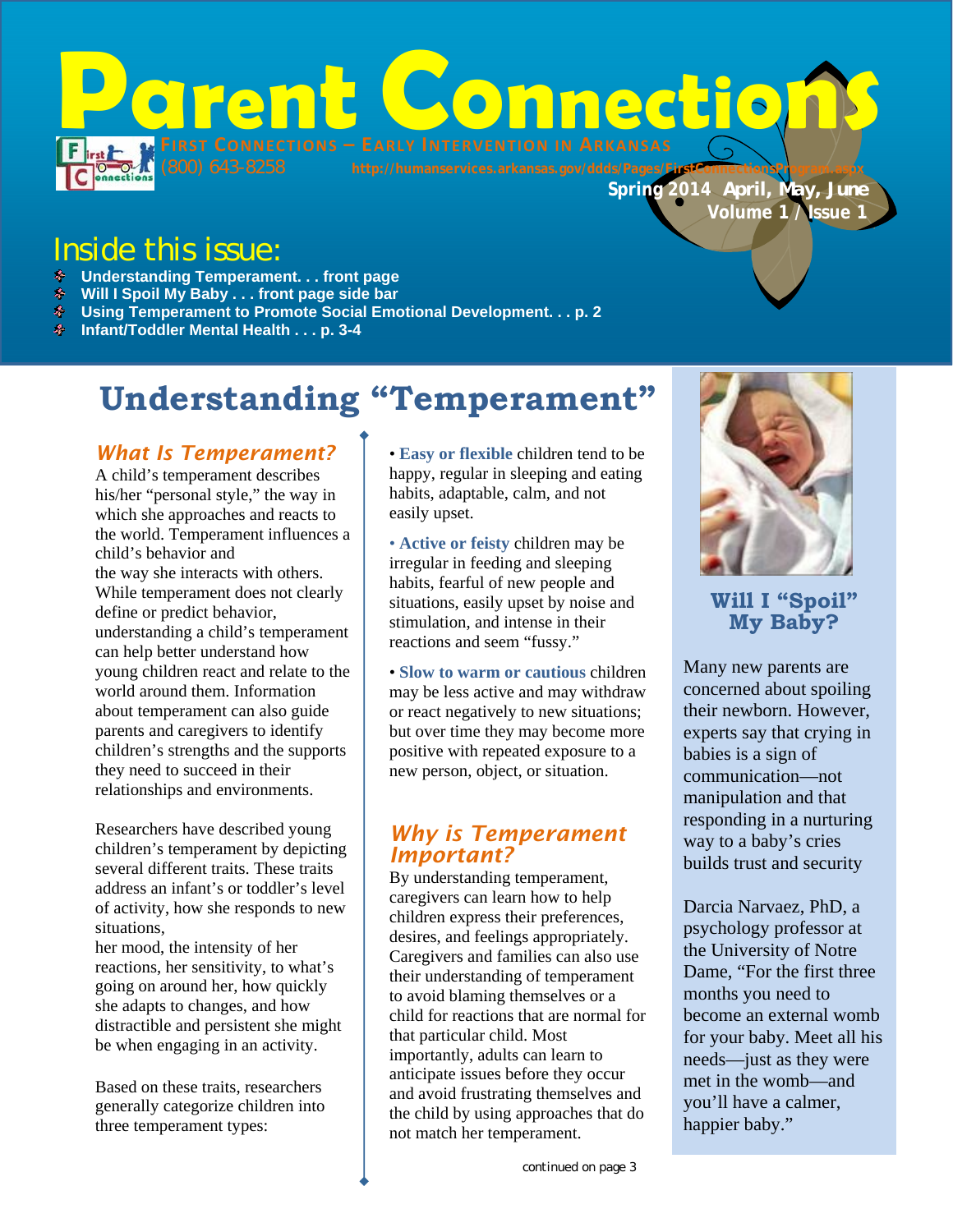# **Using What You Know About Temperament to Promote Positive Social-Emotional Development**

#### You can use your knowledge of temperament to support positive social-emotional development in infants/toddlers:

*1. Reflect on your own temperament and preferences.* Knowing more about your own temperament traits can help you to consider the child's perspective. For example, if you enjoy movement, loud music playing, and constant bustle, try to imagine what it would feel like to spend all day in a setting that was calm, hushed, and quiet. This reflective process can help you become more attuned to the experience of your child. You can then determine what adjustments might be needed to create a better fit for the child based on his/her temperament.

#### *2. Create partnerships with caregiver to understand your child's temperament.* Share what you know about your child's temperament with other caregivers (family member, daycare worker, etc) and

provide tips for "what works" with your child.

*3. Monitor and adjust.* As children grow, develop, and learn to interact with others, the environment, and their families, shifts in temperament might occur.

#### *4. Refrain from judging a child's temperamental traits as "good" or "bad."*

One temperament isn't "better" than another, they are all just different ways of interacting with the world. Try to see your child's approach to the world through a positive lens and understand the contribution your child's temperament type makes to the family. The active or feisty children are often leaders and creators of games, or initiators of play. The slow to warm or cautious child may observe situations carefully and help you notice things you hadn't before. The flexible or easy child may take new play partners on easily. Support your child' development by recognizing and valuing his unique traits, rather than trying to change his temperamental traits.

 For the **easy or flexible** child, make sure to check in with her, and initiate communication about her emotions. She might be less likely to demand attention and make her needs or distress known. Use language to develop her awareness and understanding of her own emotions, feelings, and reactions. Encourage her to seek help when she needs it.

*Parent Connection / Spring 2014* **2**

- For the **active or feisty** child, be prepared to be flexible and patient in your interactions. A child who is feisty can experience intense emotions and reactions. Stay calm when faced with the child's intense emotions. Reassure him by acknowledging his feelings, and also point out to him when he is calm so he can learn to recognize his emotions on his own as he grows. Provide opportunities for her to make choices, and engage her in gross-motor and active play to burn off high energy levels. Plan transitions from one activity to the next and get down on the child's level to make sure he understands what will happen next. Feisty children might need a peaceful place to help them calm themselves and transition from playtime to rest or naptime.
- For the **slow to warm** or cautious child, set up a predictable environment and stick to a clear routine. Use pictures and language to remind the cautious child what will happen next. Give children who are cautious ample time to establish relationships with new children or to get comfortable in new situations and provide additional preparation and support if there will be changes. Help your child in unfamiliar situations by observing her cues carefully and by providing support and encouragement for her exploration and increasing independence. *("I'm here. I'll be right in this chair watching you try on the dress-up clothes"*).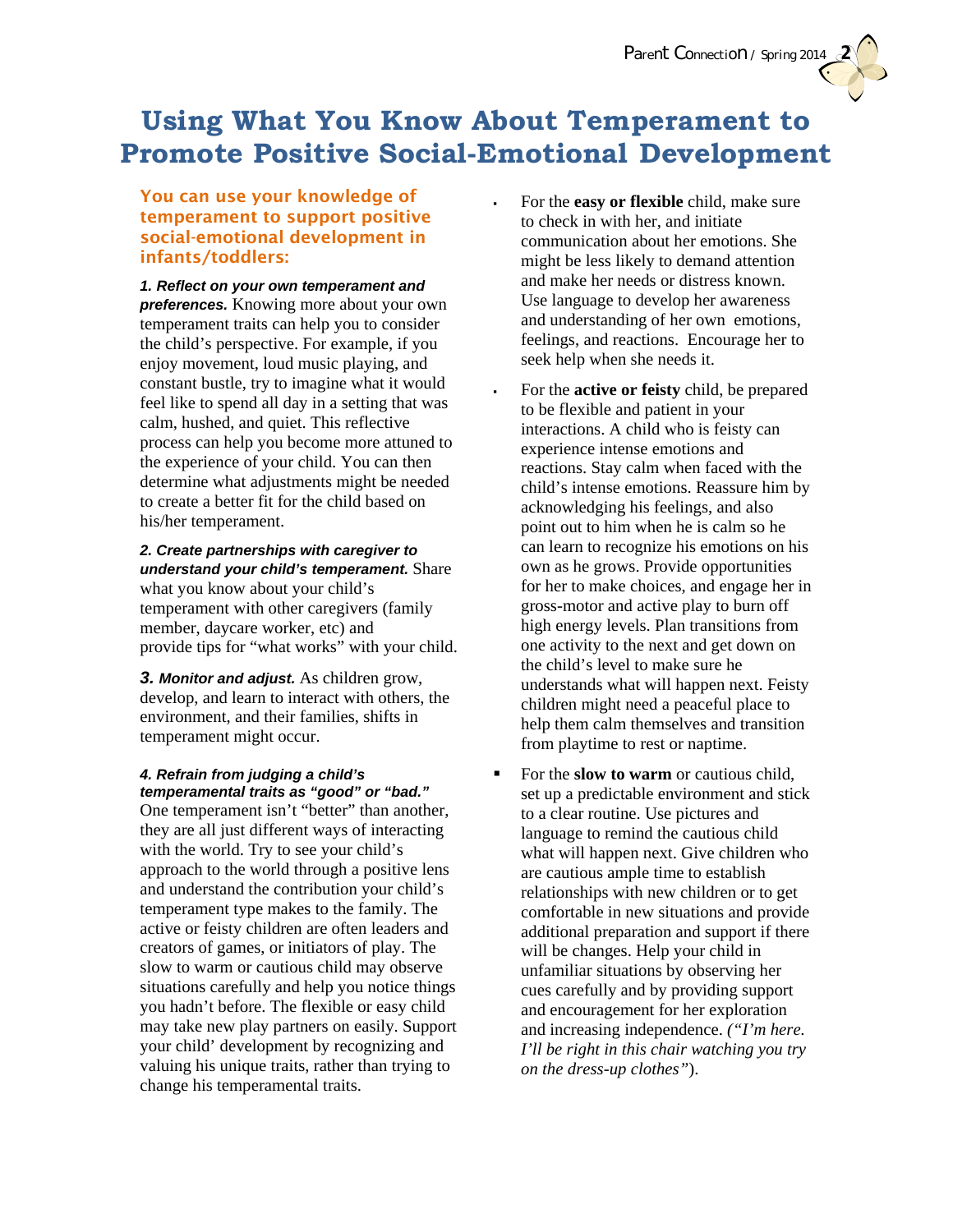**3** *Parent Connection / Spring 2014* 



### **What is infant and toddler "mental health?"**

In young children, mental health is healthy social and emotional development. Social-emotional development in infants and toddlers is:

*"the capacity of the young child to experience, regulate, and express emotions – to form close and secure relationships - and to explore the environment and learn, in a caregiving environment that includes family and community.* Definition of

infant mental health. Washington, D.C.: Zero To Three; 2001.

Children rely on a safe, strong, and nurturing connection with their caregivers (parents, other family, daycare providers, others in the community involved with the family) to master the socialemotional developmental milestones of early childhood.

# **Parental Stress Affects Infants and Toddlers**

**Pay special attention to the stress in your life that may be trickling down to your child. For example, if you've had a terrible day at work, your child may be fussy that evening. Of course, he doesn't understand what you're going through, but even very young infants can pick up on your stress and respond in the only way they know—through behavior. Try some tickle-time or a fun game to ease the stress.** 

Healthy social and emotional development in the first few years of life helps our children manage themselves and relate to others so that they arrive to kindergarten – and beyond -- prepared and ready to learn with the ability to:

*Make friends. Get along with others and figure out conflicts peacefully. Wait patiently. Follow rules.* 

All of these qualities, and more, describe healthy social-emotional skills children develop in small steps, with practice and loving support over time. Loving relationships give children the tools to form friendships, communicate emotions, deal with challenges, develop trust, empathy, compassion, and a sense of right and wrong. Children who do not have stable, supportive home environments in which to develop these skills can grow into adults who still lack this foundation.

As a parent, what can you do to support social-emotional development in your child from birth to age three?

## *The First Year:*

From birth, babies learn who they are by how they are treated. Through everyday interactions, parents, relatives and caregivers send messages like: *You're clever. You're good at figuring things out. You're loved. I enjoy being with you.* These messages shape a baby's self-esteem.

#### **Provide babies with responsive care.**

*Responsive care* means matching your caregiving to what your baby needs. You help your baby feel secure when you respond to her cries and other communications—for example, picking your baby up when she lifts her arms in the air. Or, your 10-month-old might kick and grab to show you he really wants to hold his own spoon. You know that he's not able to feed himself, so you give him a baby spoon to hold in his hands while you continue feeding him with another. This is *responsive care*  because you took the time to think about what the baby's behavior meant and figured out a way to support him.

#### **Support babies' developing skills.**

Babies learn best when you let them play and explore while keeping them safe. They develop new skills when you give them *just enough* help so they can master a challenge without becoming overly frustrated.